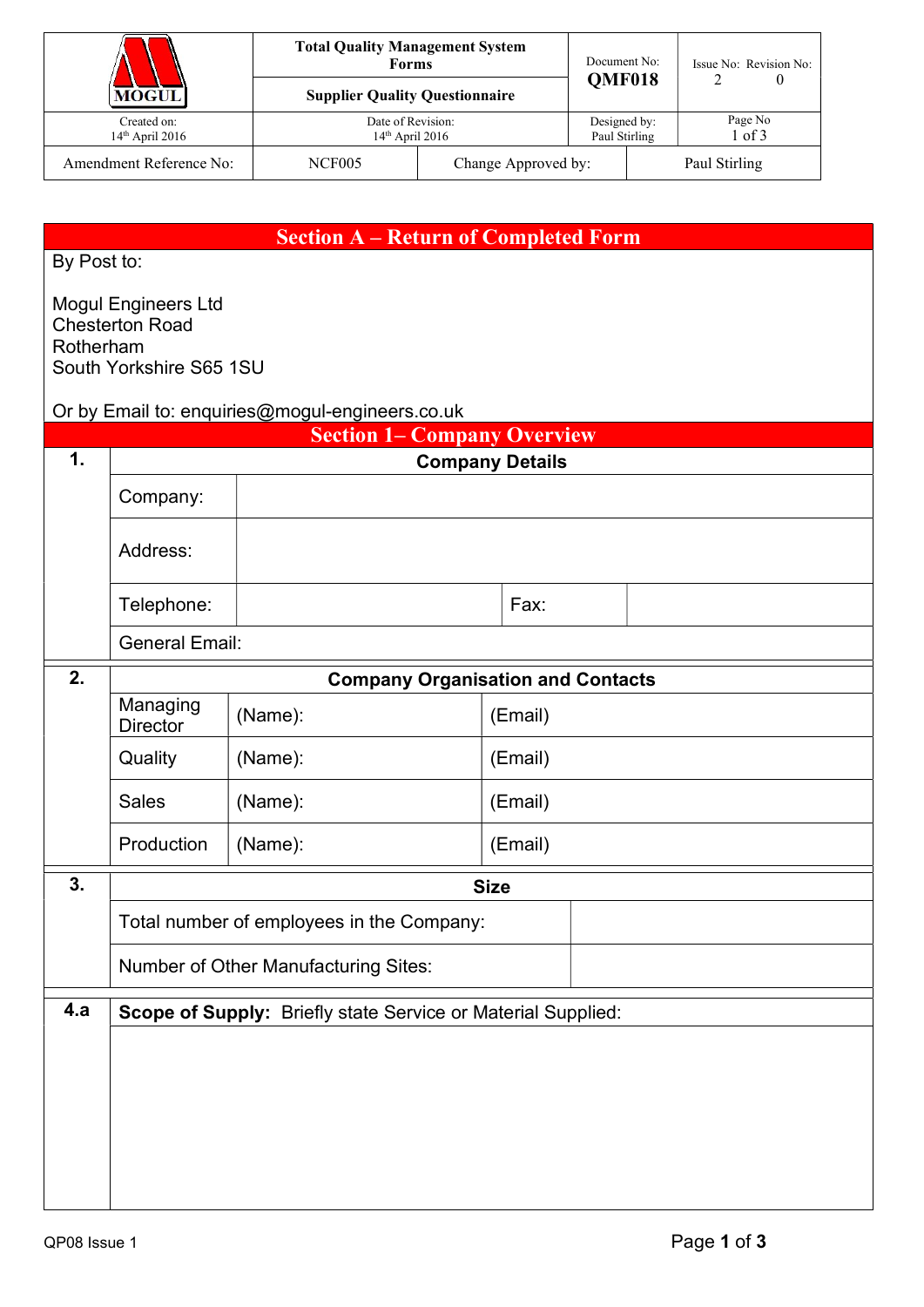| <b>Section 2 – Quality Assurance</b>                                                                                       |                              |  |  |  |  |  |
|----------------------------------------------------------------------------------------------------------------------------|------------------------------|--|--|--|--|--|
| Does the Company hold BS EN ISO 9001:2015 Certification                                                                    | $Yes \mid  /No $             |  |  |  |  |  |
| If you hold any other Quality Assurance Certification, Please List Below                                                   |                              |  |  |  |  |  |
|                                                                                                                            |                              |  |  |  |  |  |
|                                                                                                                            |                              |  |  |  |  |  |
|                                                                                                                            |                              |  |  |  |  |  |
| If you answered 'Yes' to the above question attach all approval certificates<br>and proceed to Question 2                  |                              |  |  |  |  |  |
| If you answered 'No' to the above question,<br>does the Company intend to obtain formal<br>certification, and if so, when? |                              |  |  |  |  |  |
| Please complete the following:                                                                                             |                              |  |  |  |  |  |
| It is expected that the company have the following systems in place, please indicate status:                               |                              |  |  |  |  |  |
| Does the Company have a Quality Manual?                                                                                    | / $\mathsf{No}$<br>Yes       |  |  |  |  |  |
| Goods inspected at receipt of material                                                                                     | / No $\vert$<br>Yes          |  |  |  |  |  |
| In-process manufacture inspection of material / processed goods                                                            | Yes<br>No                    |  |  |  |  |  |
| Final delivery inspection of material                                                                                      | Yes<br>No  <br>$\prime$      |  |  |  |  |  |
| Calibration of Inspection, measurement, and Test equipment with<br>maintained records                                      | / No $\vert$<br>Yes          |  |  |  |  |  |
| Procedure for control of non-conforming material / product                                                                 | Yes<br>No                    |  |  |  |  |  |
| <b>Internal Audit Process</b>                                                                                              | / No $\vert$<br>Yes          |  |  |  |  |  |
| Does the Company have trained auditors?                                                                                    | / No $\vert$<br>Yes          |  |  |  |  |  |
| Procedure for control of customer drawings and specifications                                                              | / No $\vert$<br>Yes          |  |  |  |  |  |
| Training of Company personnel backed up with appropriate records                                                           | / No $\vert$<br>Yes          |  |  |  |  |  |
| Traceability from final component to raw material                                                                          | Yes<br>/ No $\vert$          |  |  |  |  |  |
| Root cause and corrective action reporting system                                                                          | / No $\vert$<br>Yes          |  |  |  |  |  |
| Are customer orders fully reviewed upon receipt for capability?                                                            | / No  <br>Yes                |  |  |  |  |  |
| Procedure for Dealing with Order Amendments                                                                                | / No $\vert$<br>Yes          |  |  |  |  |  |
| Are procedures for sample inspection techniques used?                                                                      | $\mathsf{No} \models$<br>Yes |  |  |  |  |  |
| Do you supply a Certificate of test/conformity with the goods?                                                             | No <sub>1</sub><br>Yes       |  |  |  |  |  |
| Would you allow a visit from our QA Dept to audit your system?                                                             | / No $ $<br>Yes              |  |  |  |  |  |